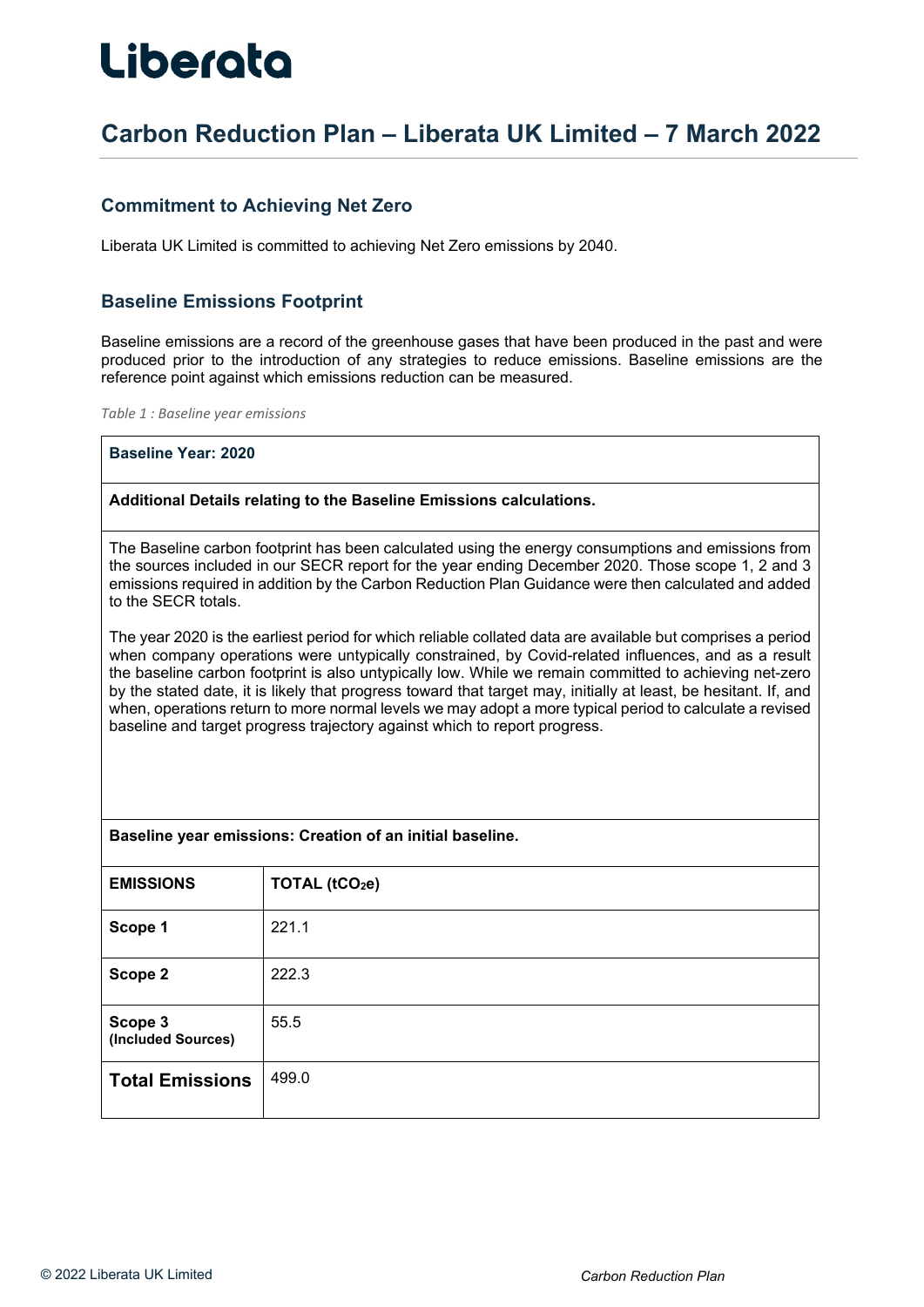## **Current Emissions Reporting**

*Table 2 : Reporting year emissions*

| <b>Reporting Year: 2021</b>   |                              |
|-------------------------------|------------------------------|
| <b>EMISSIONS</b>              | TOTAL (tCO <sub>2</sub> e)   |
|                               |                              |
| Scope 1                       | 223.1                        |
| Scope 2                       | 190.6                        |
| Scope 3<br>(Included Sources) | 55.0                         |
| <b>Total Emissions</b>        | (-6.1% of Baseline)<br>468.7 |

#### **Year-on-Year Comparison of Emissions by Source**

The figures below illustrates the relative percentages of total emissions by source for the current reporting year compared with those for the baseline year, and help to illustrate which sources represent the greatest changes in emissions when compared with the baseline year.

Note that the calculations for each year, and in particular for 2021, incorporate a significant proportion of estimated data. Although these estimations are considered acceptably robust for the present purpose, it is to be hoped that improved data acquisition procedures will improve the accuracy of the calculations in subsequent years.



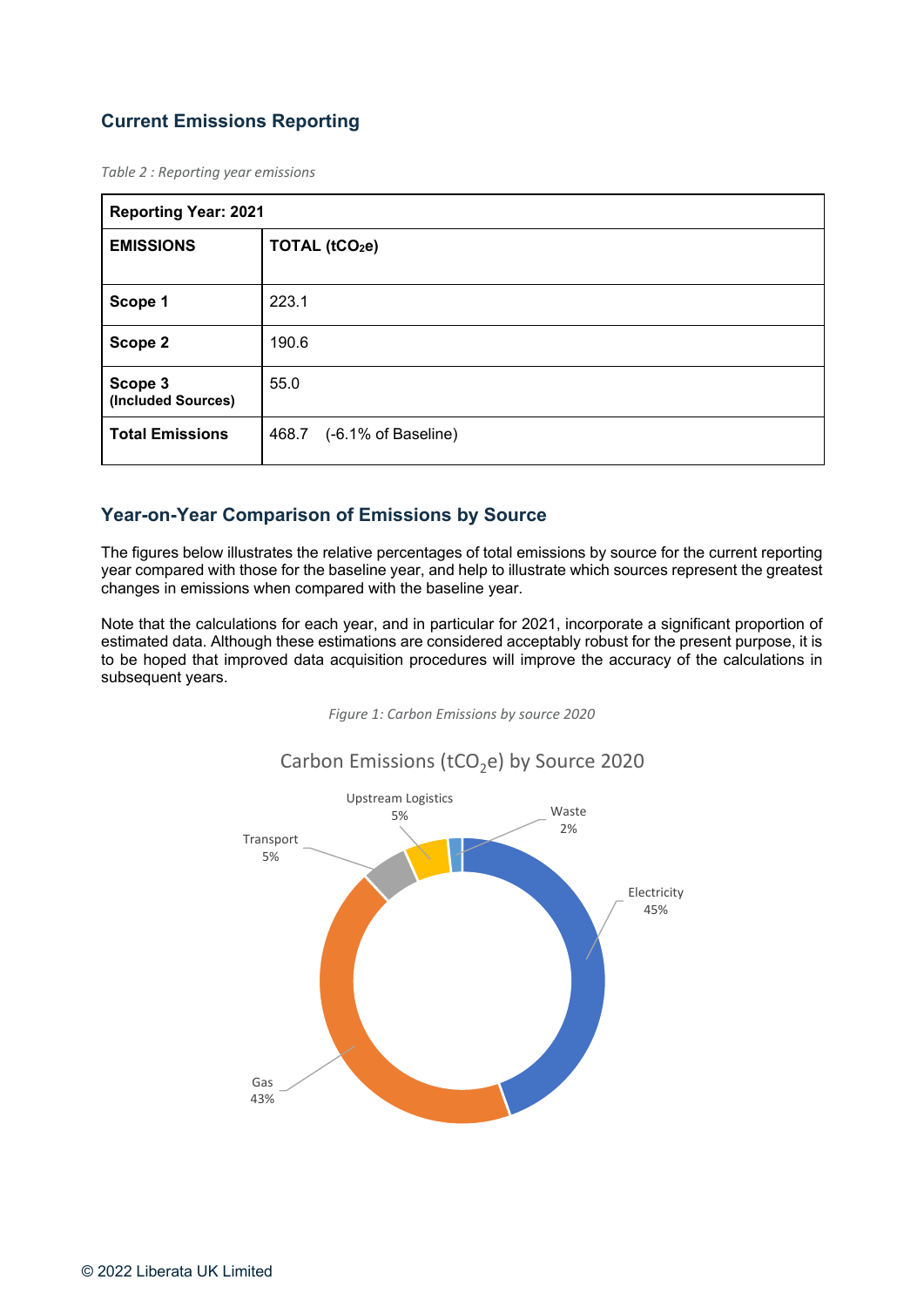*Figure 2: Carbon Emissions by source 2021*



Carbon Emissions ( $tCO<sub>2</sub>e$ ) by Source 2021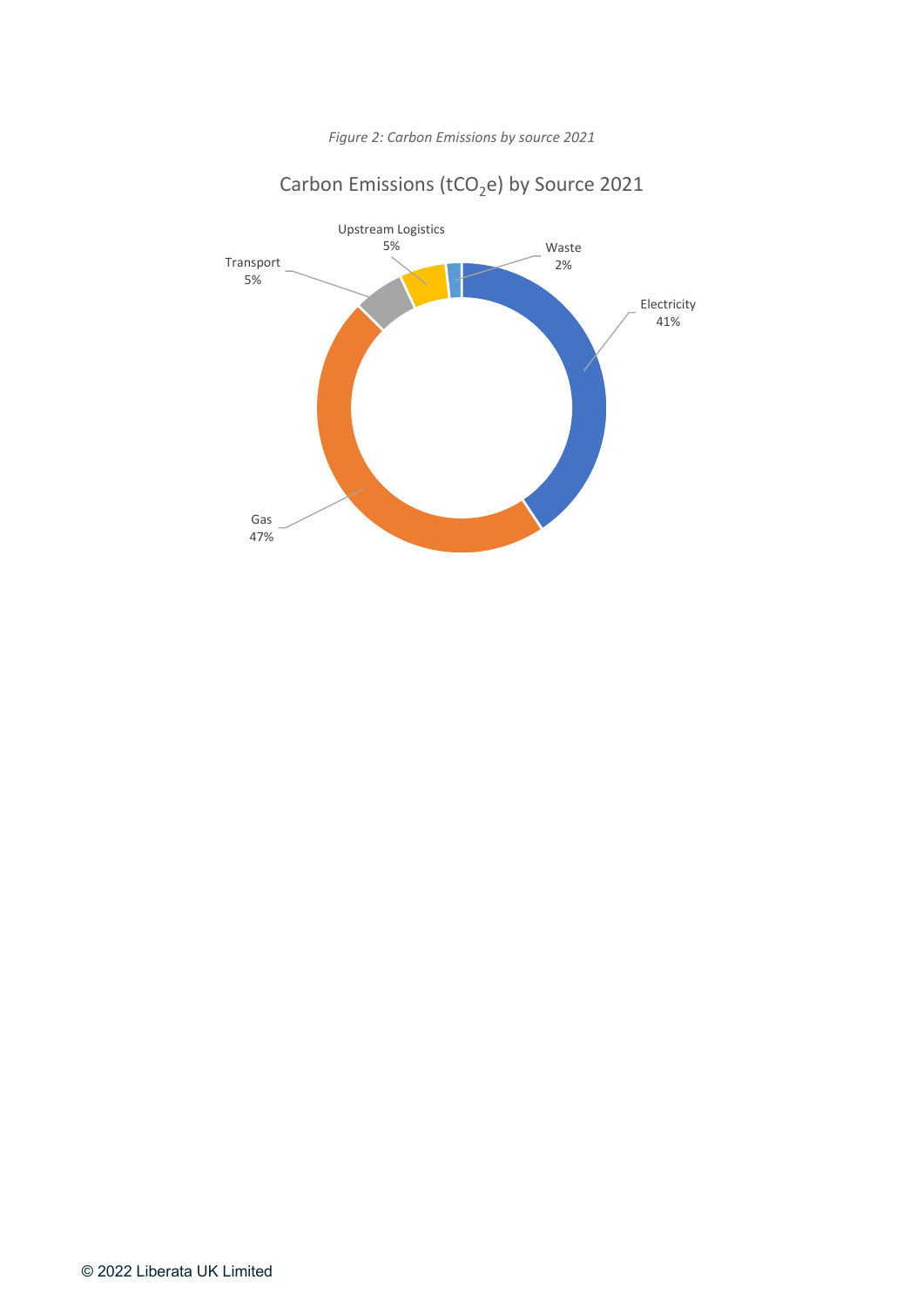#### **Emissions Reduction Targets**

In order to continue our progress to achieving Net Zero, we have adopted the following carbon reduction targets:

• Achieve a 100% reduction of direct carbon dioxide equivalent (CO<sub>2</sub>e) emissions by 2040.

We project that carbon emissions will decrease over the next five years to 345.4 tCO2e by 2026. This is a reduction of 31% compared with the 2020 baseline.

Progress against these targets can be seen in the graph below:

**Actual Data {2021 data partially estimated}**



*Figure 3: Total Carbon Emissions 2020-2040*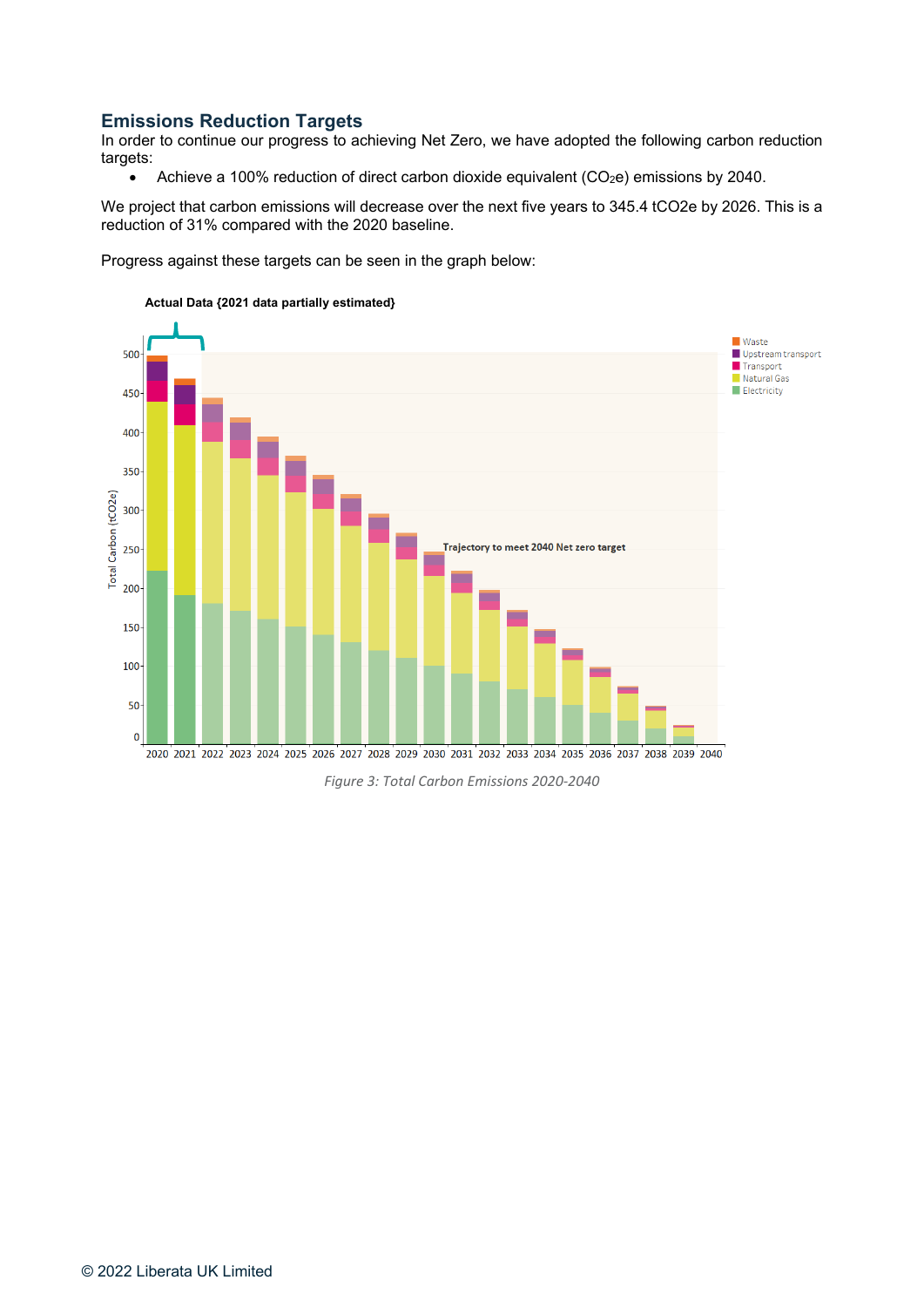## **Carbon Reduction Projects**

#### **Completed carbon reduction initiatives**

The following environmental management measures and projects have been completed or implemented since the 2020 baseline.

- Office Lighting Automatic movement sensor lighting installed.
- Use of office electrical equipment e.g. copiers, printers PCs, kitchen equipment Employee awareness of personal control measures. Copiers/printers automatically go into sleep mode when not in use. Other office equipment switched off after use.
- Hot water Use of energy efficient water heater in kitchens (point of use boiler). Regularly serviced and descaled. Regular weekly monitoring.
- Air Conditioning Regular servicing and maintenance of the air conditioning. Local control of BMS system per floor to optimise efficiency.
- Working towards ISO 14001 implementation delayed due to Covid.

The carbon emission reduction achieved by these schemes is estimated to be to 37.4 tCO2e, a 7.5% reduction against the 2020 baseline. This is not, however, fully reflected in the year-on-year comparison since the baseline reporting period corresponds to a period when company operations were temporarily constrained. The measures will remain in effect when performing the contract and the savings should become apparent if and when a baseline is adopted which represents a more typical operating period.

#### **Pending carbon reduction initiatives**

In the future we hope to implement further measures such as:

- Full implementation of ISO 14001
- Procurement of energy supplies from renewable sources
- Decarbonisation of heating systems
- Increased reuse and recycling of consumables.
- Increased co-location of data services to low carbon centres